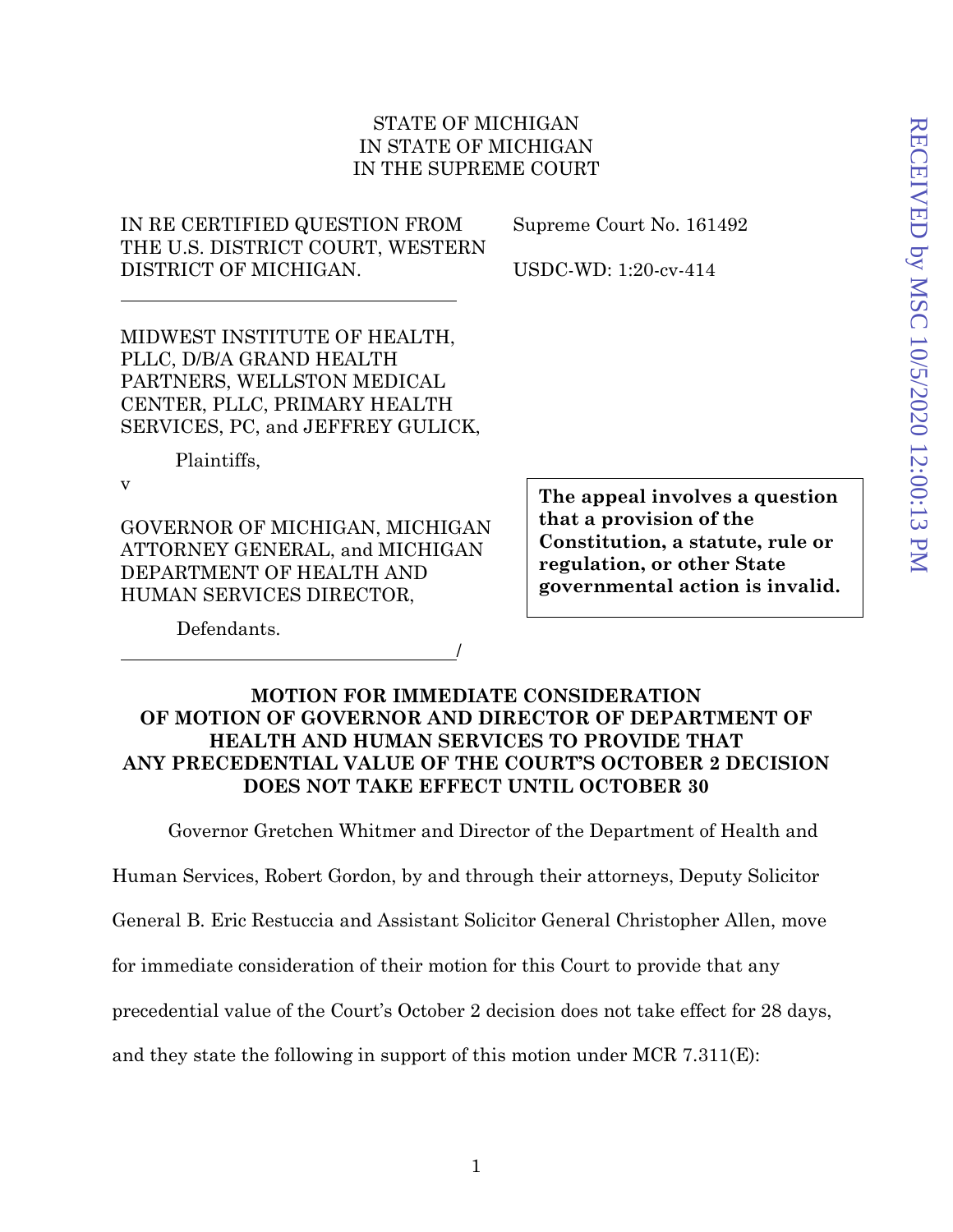1. On October 2, 2020, this Court issued an opinion in which a majority of the Court ruled that "the EPGA cannot continue to provide a basis for the Governor to exercise emergency powers." Slip op, p 48 (Markman, J., for majority).

2. Concurrent with this filing, the Governor and the Director of the Department of Health and Human Services have filed a motion to provide that the precedential value of the October 2, 2020 is not effective for 28 days, until October 30, 2020.

3. The matter demands immediate consideration to enable an orderly transition to manage this ongoing crisis. In their motion to stay any precedential effect of the opinion, the Governor and Director seek to ensure that some responsive measures can be placed under alternative executive authority and that the Governor and Legislature can work together to address many other pandemicrelated matters that currently fall under executive orders, the very avenue identified by the Court, see slip op, p 3 n 1 ("Our decision leaves open many avenues for the Governor and Legislature to work together to address this challenge and we hope that this will take place").

4. The Governor and the Director have served the other parties in this motion by e-service consistent with MCR 7.311(E).